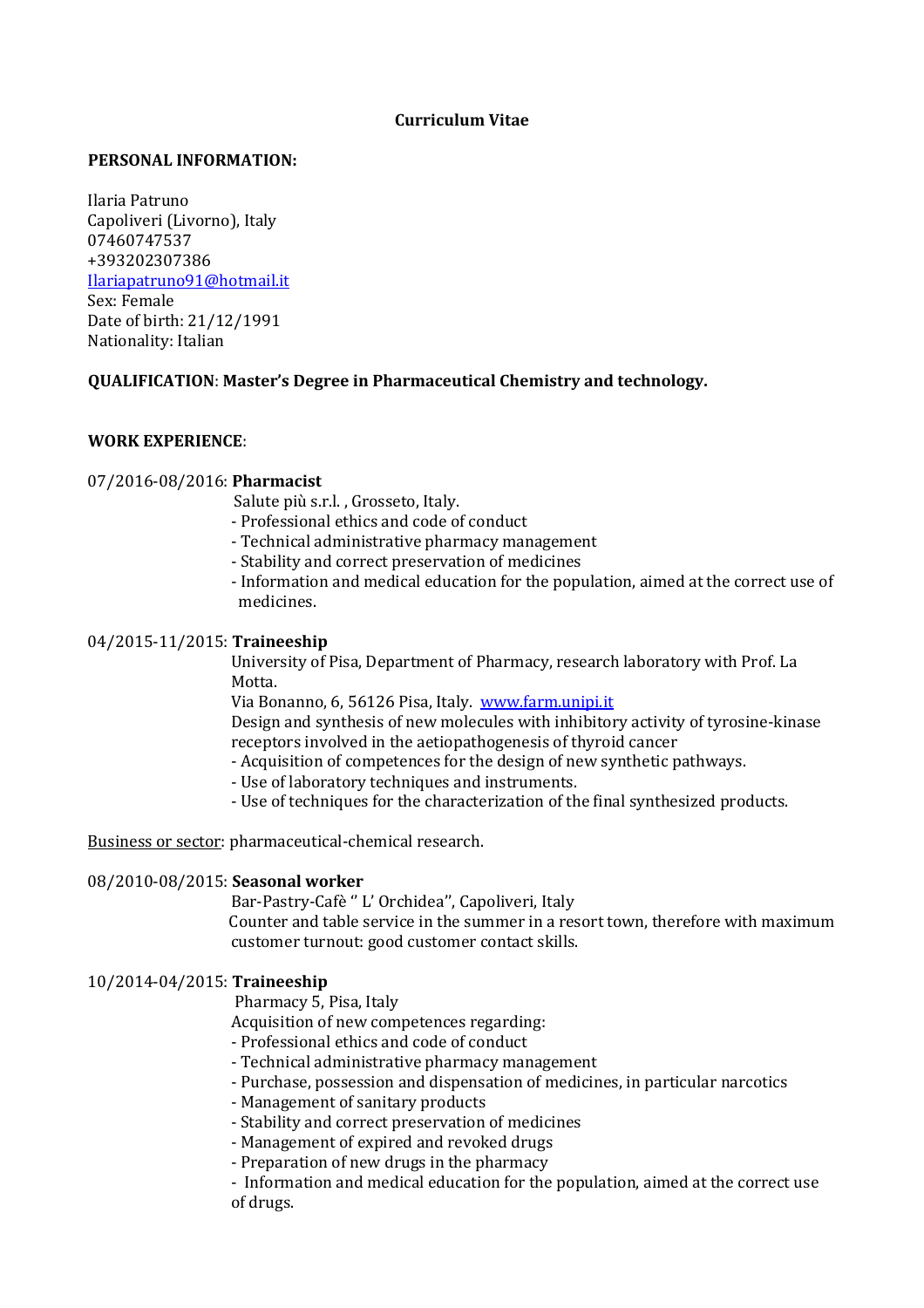# **EDUCATION:**

# 03/2016-04/2016**: Giotto project, Firenze (Tuscany)**

Training course, organized by Federmanager Toscana, Manageritalia Firenze and Prospera associations, focused on soft skills like: working in team, communication skills, change management, projects and time management, problem solving, customer relation process. [www.toscana.federmanager.it](http://www.toscana.federmanager.it/)

#### 02/2016-03/2016: **English course, Atlantic language school, Dublin**

# 09/2010-11/2015: **Master's Degree in Pharmaceutical Chemistry and Technology** LM13 (Level7

QEQ) University of Pisa, Department of Pharmacy, Pisa. Optional courses in English: Advanced Medicinal Chemistry, Pharmaceutical Biotechnology. Research thesis at the research laboratory with Prof. La Motta. Thesis: ''Design and synthesis of derivatives with 1,2,4-triazolic core, inhibitors of kinase receptors involved in the aetiopathogenesis of thyroid cancer''. Final marks: 110/110 cum laude (full marks with honours). Licence to practice as a pharmacist.

### 09/2005-07/2010: **High school diploma** (Level 4 QEQ)

Foresi Liceo of Scientific Studies, Portoferraio (Italy) Languages studied: English and French Final marks: 100/100.

### **PERSONAL SKILLS:**

Mother tongue: Italian

#### Other languages:

-English (understanding, speaking, writing): B2.

- French (understanding, speaking, writing): A2

Communication skills: good communication skills with customers acquired during my experience, working as a waitress and during practical training in the pharmacy.

Organizational/ managerial skills: good organizational skills acquired during my experience as a waitress and during my training experience in the research laboratory and in pharmacy. Good ability in organizing work, both individual and in groups.

Job-related skills: good command of laboratory techniques and instruments, especially in synthesis and purification processes (thin layer chromatography and column chromatography) acquired during my training period in the research laboratory.

Good command of language and scientific expertise acquired thanks to my university education. Working skills acquired during my pharmacy traineeship involving the management of medicines and the preparation of galenic formulations but also relations with customers.

#### Digital competence: ECDL

Information processing, communication, content creation, safety, problem solving: independent user.

- Proficient in elaborating texts and presentation programs
- Proficient in using scientific literature search engines (PubMed or SciFinder)
- Proficient in using software for the design of chemical structures (ChemDraw)
- Proficient in the management of specific pharmacy software (WinFarm).